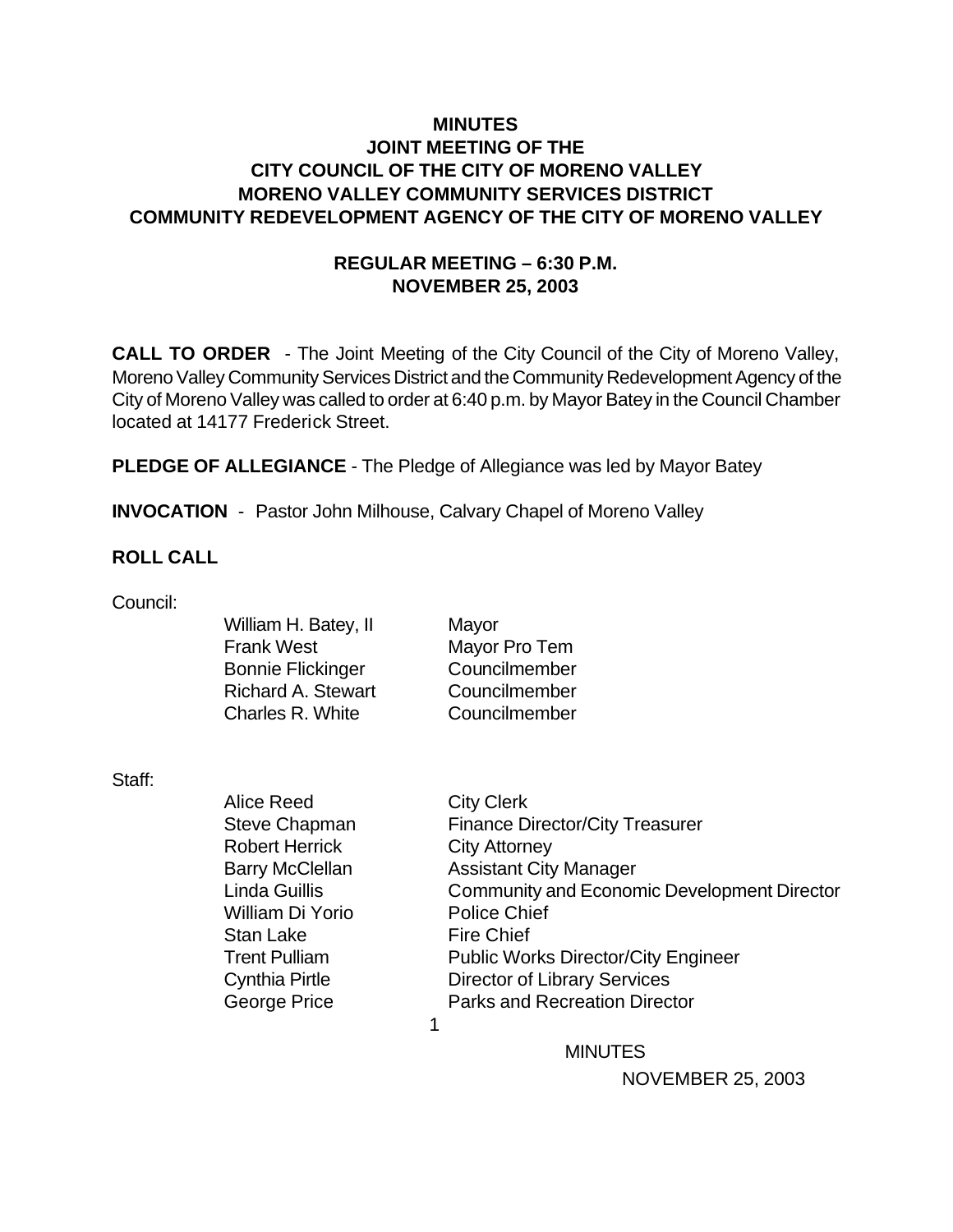# **JOINT CONSENT CALENDARS (SECTIONS A-C) OF THE CITY COUNCIL OF THE CITY OF MORENO VALLEY, MORENO VALLEY COMMUNITY SERVICES DISTRICT, AND COMMUNITY REDEVELOPMENT AGENCY OF THE CITY OF MORENO VALLEY**

Mayor Batey opened the agenda items for the Consent Calendars for public comments; there being none, public comments were closed.

Councilmember Flickinger made a motion, seconded by Councilmember Stewart to approve the Consent Calendars in their entireties. Motion carried 5-0. Roll call vote.

# **A. CONSENT CALENDAR** - **CITY COUNCIL**

- A1. ORDINANCES FIRST READING BY TITLE ONLY Waived reading of all Ordinance Introductions and read by title only.
- A2. MINUTES REGULAR MEETING OF OCTOBER 28, 2003 Approved as submitted.
- A3. APPROVAL OF QUARTERLY INVESTMENT REPORT QUARTER ENDED SEPTEMBER 30, 2003 Approved and accepted the quarterly investment report, in compliance with California Government Code Section 53646.
- A4. APPROVAL OF FINAL MAP 26901, SINGLE FAMILY RESIDENTIAL PROJECT, AND ACCEPT AGREEMENT AND BONDS FOR THE PUBLIC RIGHT-OF WAY IMPROVEMENTS, NORTH OF TENNYSON ROAD, EAST OF CHAUCER STREET, SOUTH OF CITY LIMITS (SWC BOX SPRINGS, LLC) Approved Final Map 26901, authorized the City Clerk to sign the map and transmit said map to the County Recorder's Office for recordation; accepted the bonds and Agreement for Public Improvements; authorized the Mayor to execute the agreement; and directed the City Clerk to forward the signed agreement to the County Recorder's Office for recordation.
- A5. APPROVAL OF FINAL MAP 30822, SINGLE FAMILY RESIDENTIAL PROJECT, AND ACCEPT AGREEMENT AND BONDS FOR THE PUBLIC RIGHT OF WAY IMPROVEMENTS, SOUTH SIDE OF IRIS AVENUE, EAST OF LASSELLE STREET (PACIFIC COMMUNITIES BUILDER, INC.) Approved Final Map 30822, authorized the City Clerk to sign the map and

2

**MINUTES**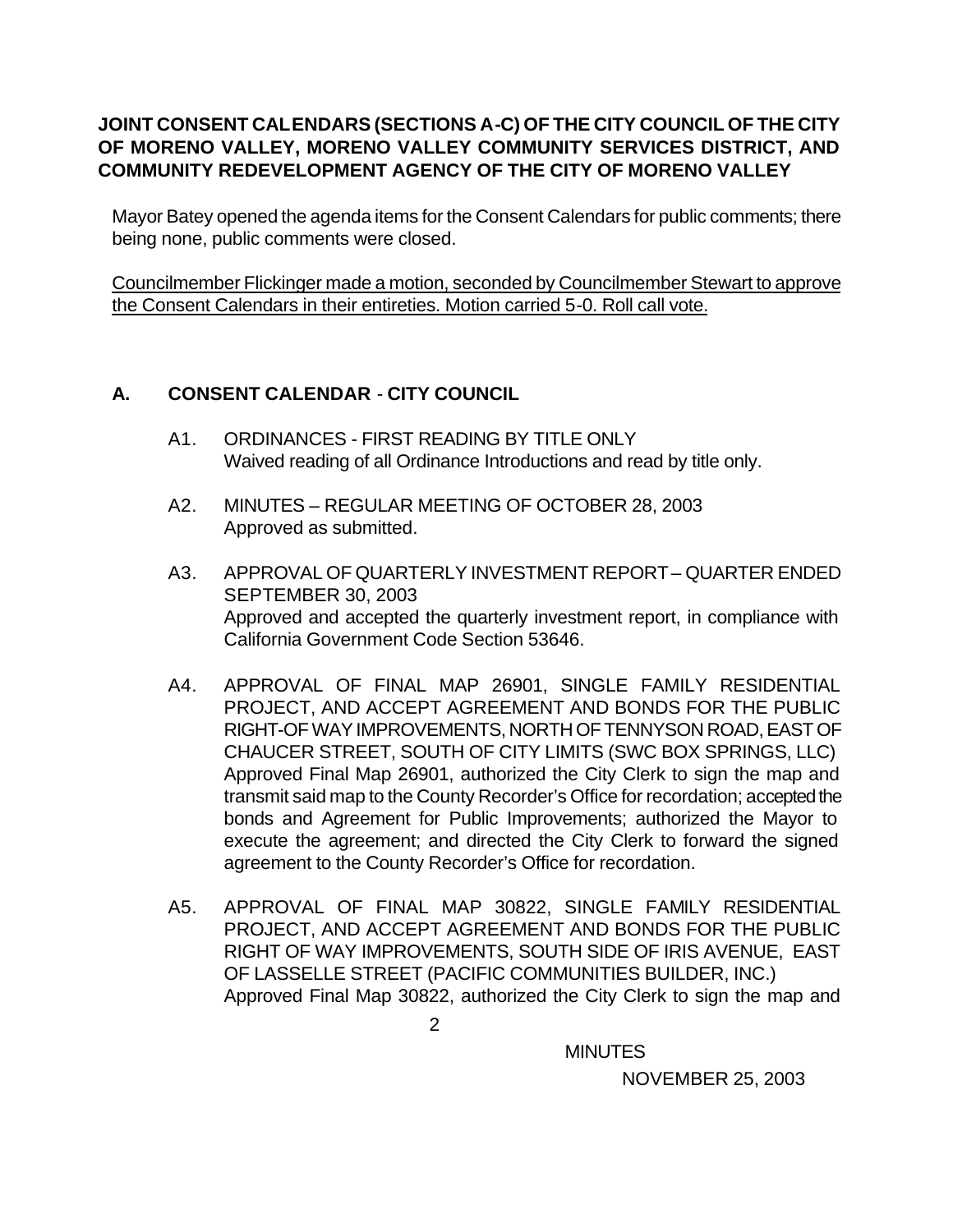transmit said map to the County Recorder's office for recordation; accepted the bonds and Agreement for Public Improvements; authorized the Mayor to execute the agreement; and directed the City Clerk to forward the signed agreement to the County Recorder's office for recordation.

- A6. APPROVAL OF FINAL MAP 29732 ACCEPT AGREEMENT AND BONDS FOR PUBLIC RIGHT OF WAY IMPROVEMENTS, NORTHEAST CORNER OF IRIS AVENUE AND OLIVER STREET (GREYSTONE HOMES, INC.) Approved Final Map 29732, authorized the City Clerk to sign the map and transmit said map to the County Recorder's office for recordation; accepted the bonds and Agreement for Public Improvements; authorized the Mayor to execute the agreement; and directed the City Clerk to forward the signed agreement to the County Recorder's office for recordation.
- A7. APPROVAL OF FINAL MAP 29732-2 ACCEPT AGREEMENT AND BONDS FOR PUBLIC RIGHT OF WAY IMPROVEMENTS, NORTHEAST CORNER OF IRIS AVENUE AND OLIVER STREET (GREYSTONE HOMES, INC.) Approved Final Map 29732-2, authorized the City Clerk to sign the map and transmit said map to the County Recorder's office for recordation; accepted the bonds and Agreement for Public Improvements; authorized the Mayor to execute the agreement; and directed the City Clerk to forward the signed agreement to the County Recorder's office for recordation.
- A8. NOTICE OF COMPLETION AND ACCEPTANCE OF FISCAL YEAR 2002/2003 SB821 BICYCLE AND PEDESTRIAN FACILITIES PROGRAM PROJECT, PROJECT NO. 03-12272220 Ratified Contract Change Order Nos. 1 and 2 (Final); accepted the work as complete for the Fiscal Year 2002/2003 SB 821 Bicycle and Pedestrian Facilities Program constructed by Elite Bobcat Services, 1320 East Sixth Street, Suite 100, Corona, California 92879-1700; directed the City Clerk to record the Notice of Completion within ten (10) days, at the office of the County Recorder of Riverside County, as required by Section 3093 of the California Civil Code; authorized the Director of Finance to release the retention to Elite Bobcat Services thirty-five (35) calendar days after the date of recordation of the Notice of Completion, if no claims are filed against the project and accepted the improvements into the City's maintained road system.
- A9. BID AWARD OF LOW SULFUR DIESEL FUEL #2 AND UNLEADED **GASOLINE** Awarded the Purchase Order to supply fuel for City vehicle needs for FY 2003-

**MINUTES**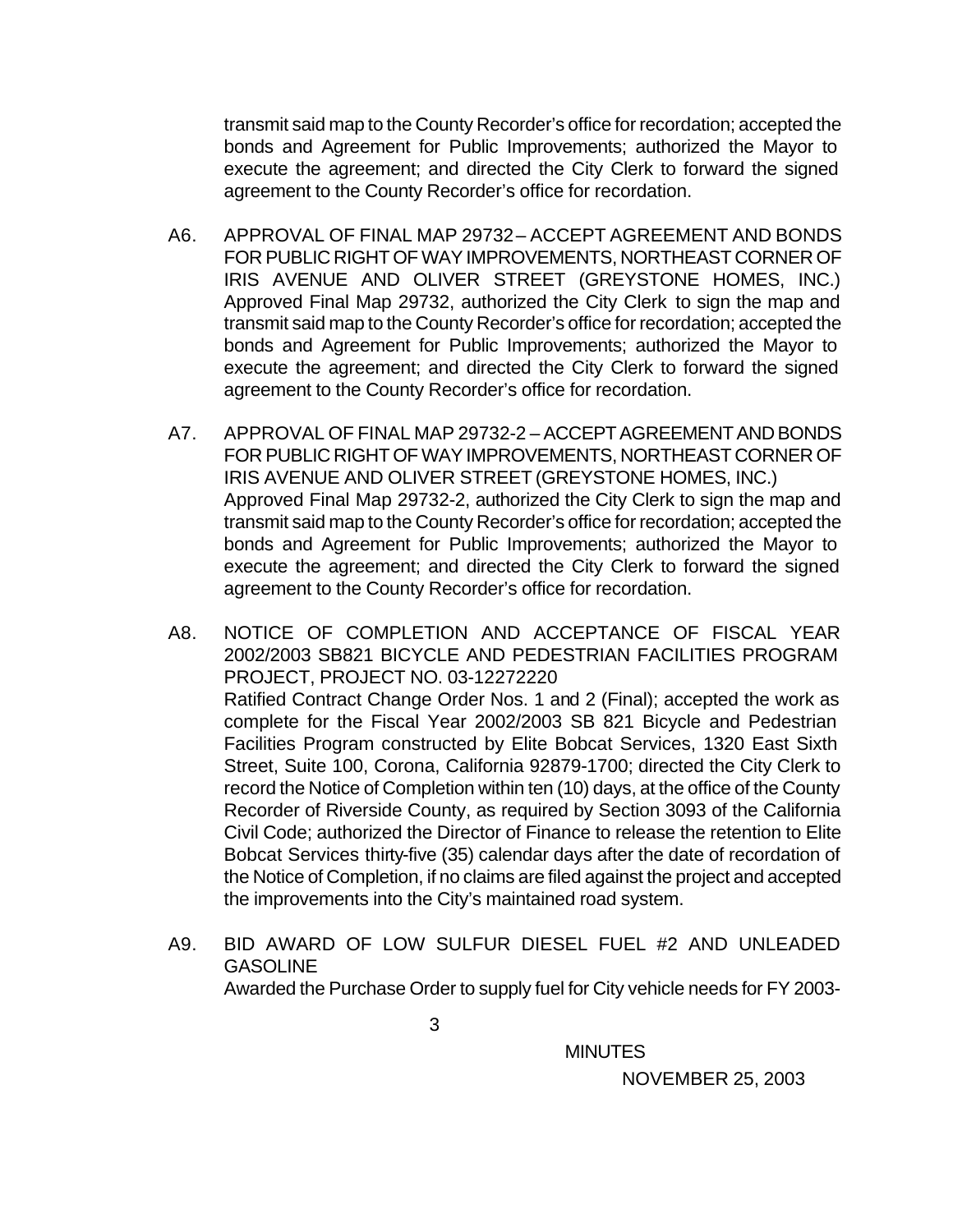04 to Falcon Fuel Incorporated, of Paramount, CA, the lowest responsible bidder and authorized the Finance Director to issue a Purchase Order to Falcon Fuel Incorporated in the amount of \$80,000 against account 755.75510.6381.

- A10. REQUEST FOR PURCHASE OF TWENTY-FIVE BATTERY BACKUP SYSTEM COMPONENTS, PROJECT NO. 03-12567322 Authorized the issuance of a Purchase Order to the U.S. Traffic Corporation in the amount of \$151,604, which includes the purchase amount, plus 5% contingency (Account No. 125.67322.7400).
- A11. CODE ENFORCEMENT GRANT PROGRAM FUNDING ALLOCATION Accepted Code Enforcement Grant Program funding in the amount of \$141,886 from the State of California Department of Housing and Community Development; authorized a budget appropriation in the amount of \$141,886 to account 010.66110; and authorized a corresponding revenue budget in the amount of \$141,886 to account 010.0110.4611.
- A12. MINUTES SPECIAL MEETING OF NOVEMBER 4, 2003 Approved as submitted.
- A13. RESOLUTION AMENDING RESOLUTION 2003-07, ADOPTING SCHEDULES FOR CITY RECORDS CREATED AND MAINTAINED BY THE POLICE AND FIRE DEPARTMENTS

Adopted Resolution No. 2003-86, amending Resolution No. 2003-07, adopting retention schedules for city records created and maintained by police and fire departments.

### Resolution No. 2003-86

A Resolution of the City Council of the City of Moreno Valley, California, Amending Resolution No. 2003-07, Adopting Retention Schedules for City Records Created and Maintained by the Police and Fire Department

A14. WARRANT REPORT Adopted Resolution No. 2003-87, approving the Warrant Report, dated October, 2003 in the total amount of \$9,380,708.44.

Resolution No. 2003-87

A Resolution of the City Council of the City of Moreno Valley, California,

4

MINUTES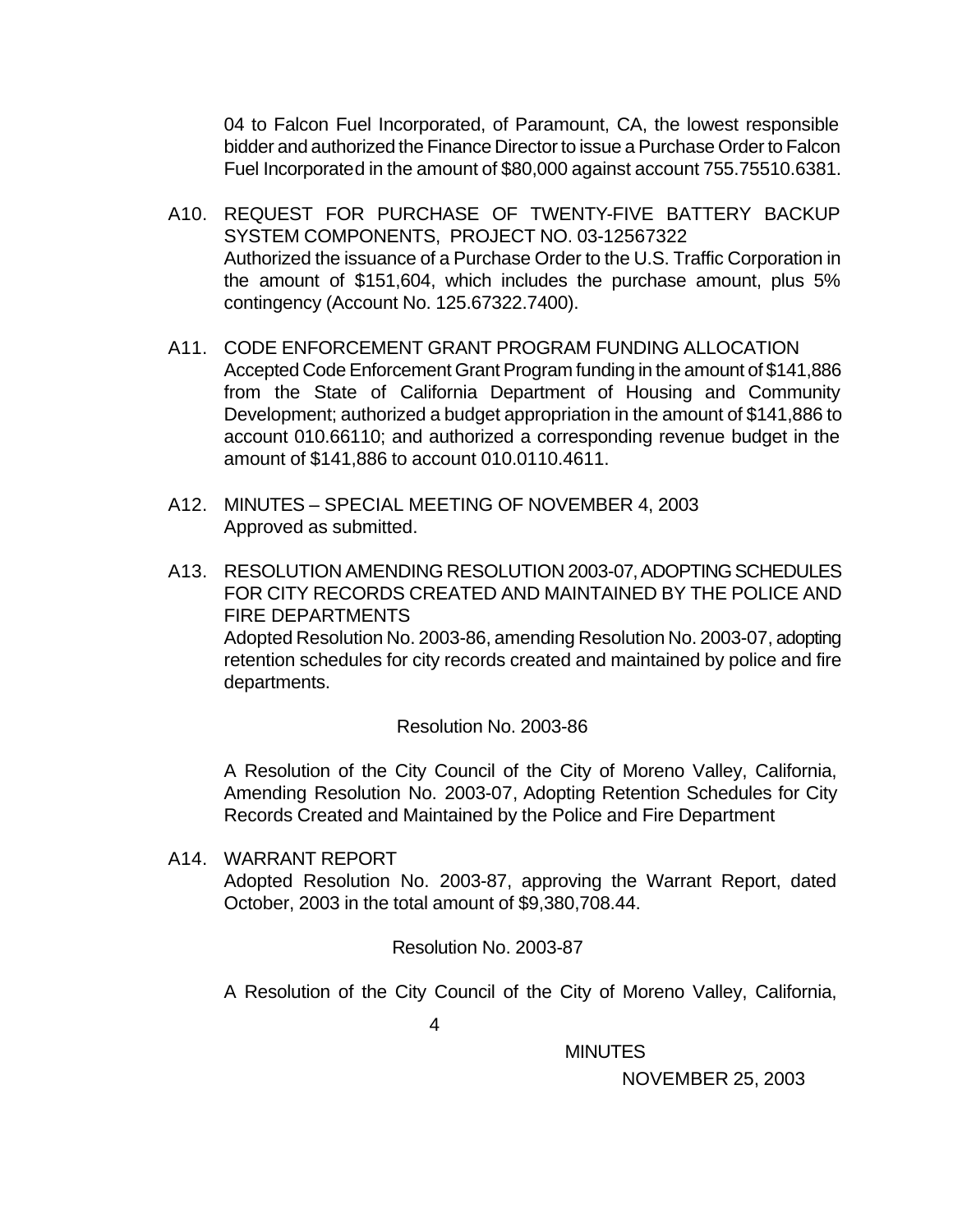Approving the Warrant Report dated October 31, 2003

- A15. REVISION TO LEGISLATIVE POLICIES (Report of: City Clerk's Department) Recommendation: Adopted the proposed revised legislative policies. It is staff's recommendation that the following listed obsolete policies be updated at this time in an effort to ensure that the city's legislative policies are current and functional: 1) Posting Requirements (Policy No. 1.2.); 2) City Council Recognition Policy (Policy No. 1.5); 3) Council Subcommittee Meetings (Policy No. 1.8); 4) Evaluations of Council-appointed Positions (Policy No. 2.13); 5) Videocassette Disposal (Policy No. 2.31); 6) Boards, Commissions and Committee Expenditure Policy (Policy No. 3.4) and 7) City Council Hospitality Policy (Policy No. 4.3)
- A16. AGREEMENT FOR PROFESSIONAL CONSULTANT SERVICES FOR THE RECHE CANYON ROAD AND RECHE VISTA DRIVE ALIGNMENT STUDY Approved the Agreement for Professional Consultant Services with Lim & Nascimento (LAN) Engineering Corporation, 1887 Business Center Drive, #6, San Bernardino, CA 92408 to prepare a Project Study Report (PSR) and Preliminary Environmental Study (PES) for Reche Canyon Road and Reche Vista Drive; authorized the Mayor to execute a contract with Lim & Nascimento (LAN) Engineering Corporation; and authorized the issuance of a Purchase Order for Lim & Nascimento (LAN) Engineering Corporation in the amount of \$274,960 when the agreement has been signed by all parties.

# **B. CONSENT CALENDAR** - **COMMUNITY SERVICES DISTRICT**

- B1. ORDINANCES FIRST READING BY TITLE ONLY Waived reading of all Ordinance Introductions and read by title only.
- B2. MINUTES REGULAR MEETING OF OCTOBER 28, 2003 Approved as submitted.
- B3. MINUTES SPECIAL MEETING OF NOVEMBER 4, 2003 Approved as submitted
- B4. COMMUNITY FACILITIES DISTRICT NO. 1 (NEIGHBORHOOD PARK MAINTENANCE) ANNEXATION 2003-1 Adopted Resolution No. CSD 2003-28; a Resolution of the Moreno Valley Community Services District of the City of Moreno Valley, California, certifying

**MINUTES**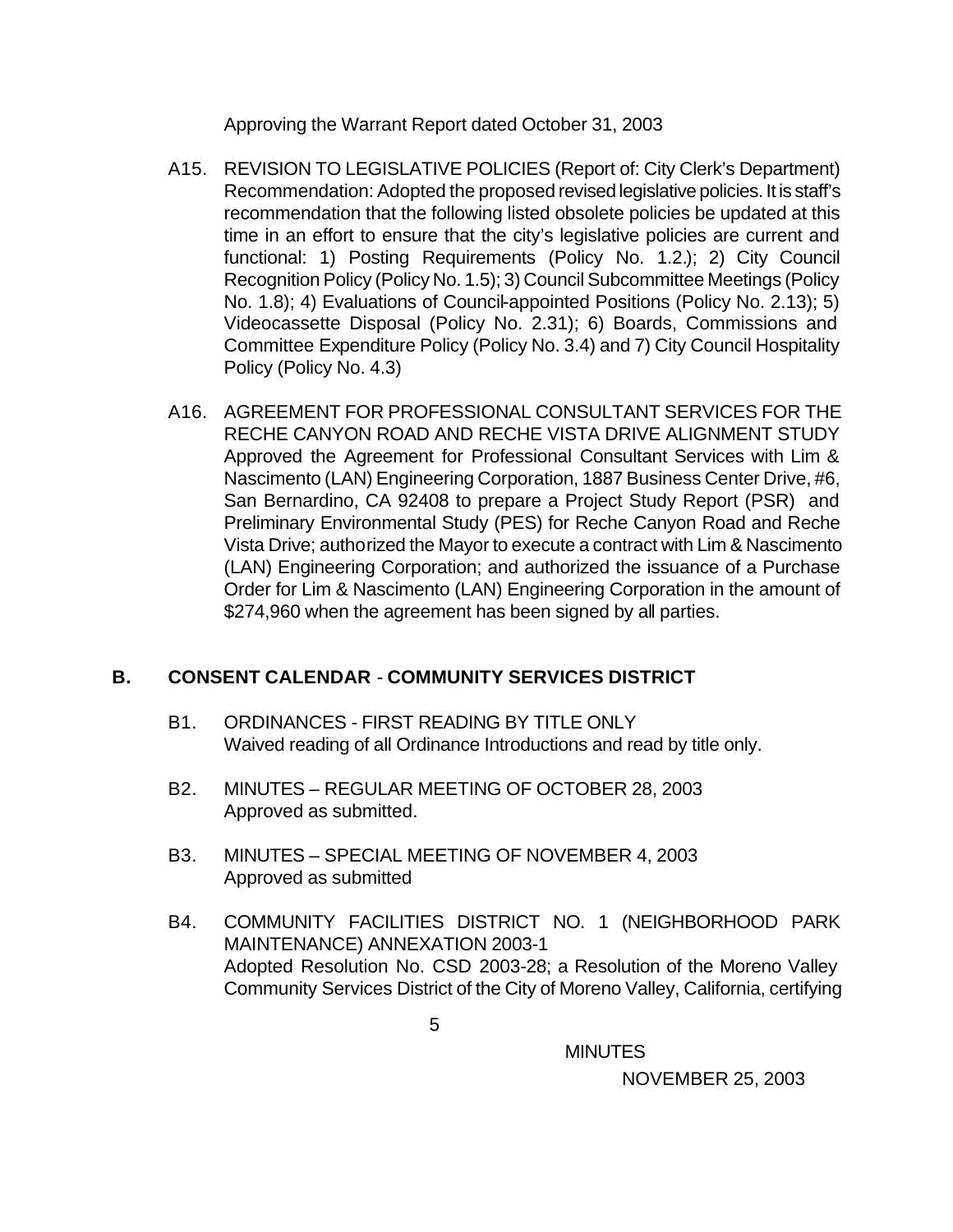the results of an election and adding property to Community Facilities District No. 1 ("CFD No. 1").

### Resolution No. CSD 2003-28

Resolution of the Moreno Valley Community Services District of the City of Moreno Valley, California, Certifying the Results of an Election and Adding Property to Community Facilities District No. 1

B5. AGREEMENT TO RELEASE PLANNING AREA 28 (PA 28) WITH EMPIRE LAND LLC IN THE MORENO VALLEY SPECIFIC PLAN Approved the proposed Agreement with Empire Land LLC in the Moreno Valley Specific Plan to release the developer from the obligation to provide land and develop a park site on Planning Area 28 and instead provide the funding to the CSD for a park on the RCCMV campus; and authorized the City Clerk to record the Agreement for Release of Planning Area 28 of the Moreno Valley Ranch Specific Plan with Empire Land LLC.

# **C. CONSENT CALENDAR** - **COMMUNITY REDEVELOPMENT AGENCY**

- C1. ORDINANCES FIRST READING BY TITLE ONLY Waived reading of all Ordinance Introductions and read by title only.
- C2. MINUTES REGULAR MEETING OF OCTOBER 28, 2003 Approved as submitted
- C3. MINUTES SPECIAL MEETING OF NOVEMBER 4, 2003 Approved as submitted

### **D. PUBLIC HEARINGS**

D1. PUBLIC HEARING REGARDING MAIL BALLOT PROCEEDINGS FOR TENTATIVE TRACTS 30319 AND 30233 (AND ALL AFFECTED PHASES) FOR APPROVAL OF THE NATIONAL POLLUTANT DISCHARGE ELIMINATION SYSTEM (NPDES) REGULATORY RATE SCHEDULE. SOUTH SIDE OF MARIPOSA AVENUE AND WEST SIDE OF LASSELLE STREET (TRACT 30319), SOUTH SIDE OF JOHN F. KENNEDY BETWEEN CACTUS AVENUE AND CHAMPIONSHIP DRIVE (TRACT 30233)

**MINUTES**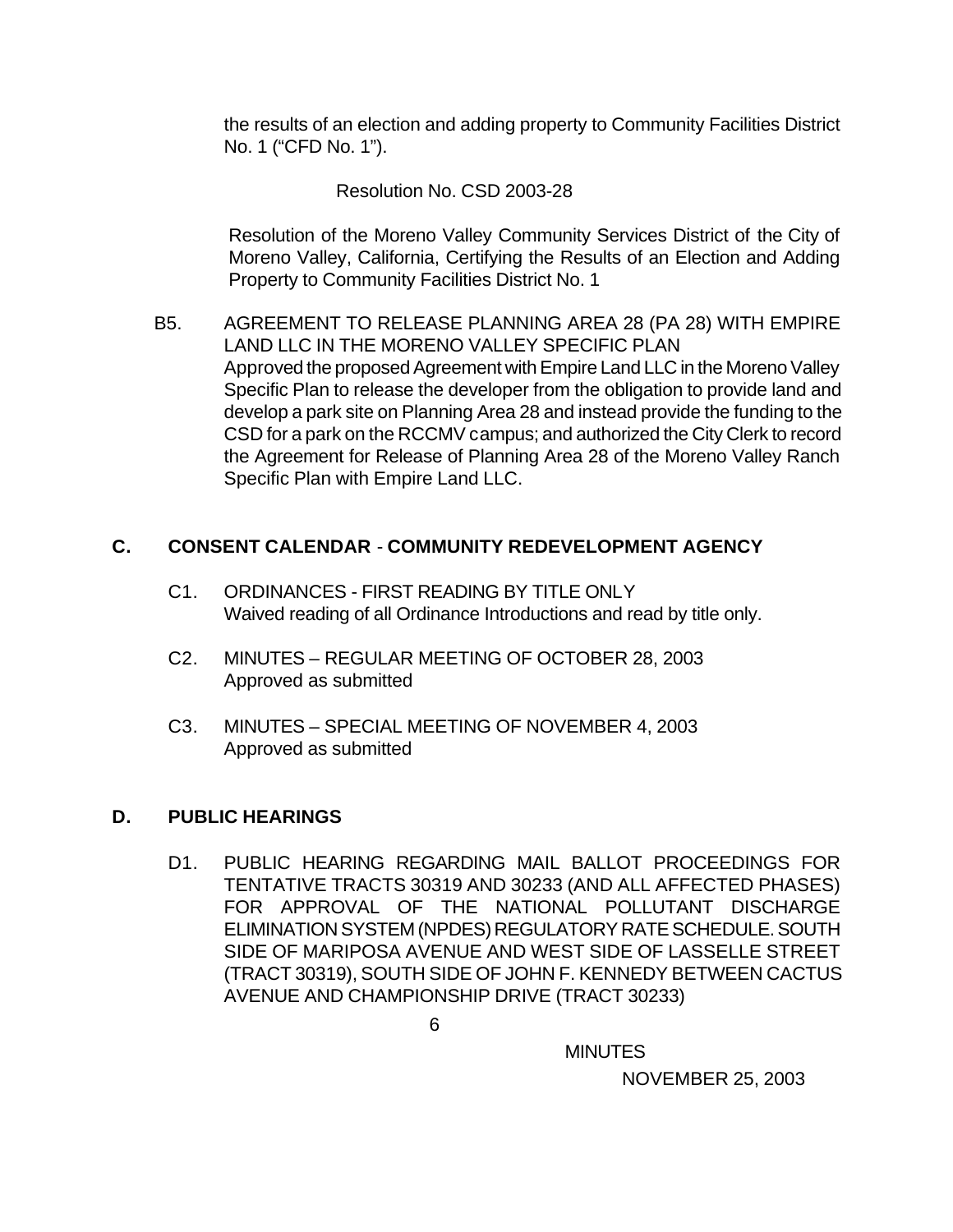President Batey opened the public testimony portion of the public hearing; there being none, public testimony was closed.

Boardmember White made a motion, seconded by Boardmember Flickinger directing the Secretary to tabulate the ballots. Motion carried unanimously.

The Secretary announced the results as follows:

Tract 30319 – "Yes" Tract 30233 – "Yes"

Boardmember Flickinger made a motion, seconded by Boardmember White to verify and accept the results of the mail ballot proceedings as identified on the Official Tally Sheet and Assessor Parcel Number (APN) listing; receive and file with the City Clerk's Office the accepted Official Tally Sheet and APN listing; and authorize and impose the applicable NPDES annual regulatory rate. Motion carried 5-0. Roll call vote.

D2. A PUBLIC HEARING REGARDING AN ORDINANCE FOR A SPECIFIC PLAN AMENDMENT (P02-074) TO CHANGE THE LAND USE DESIGNATION TO CC (COMMUNITY COMMERCIAL) AND R-15 (RESIDENTIAL 15), INCLUDING THE MODIFICATION OF POLE SIGN AND LANDSCAPE PARKING LOT STANDARDS WITHIN PHASE 3 OF THE MORENO VALLEY AUTO MALL SPECIFIC PLAN NO. 209. SAID PROJECT WILL ALSO INCLUDE RESOLUTIONS FOR A MASTER PLOT PLAN (PA02-0099) FOR A 351,659 SQUARE FOOT SHOPPING CENTER AND ADDITIONAL PARCEL FOR UP TO 300 FUTURE MULTIPLE-FAMILY DWELLING UNITS, INCLUDING A PLOT PLAN (PA02-0101) FOR A 227,194 SQUARE FOOT ANCHOR RETAILER, A TENTATIVE PARCEL MAP (PA02-0100) TO SUBDIVIDE A 71.86 GROSS ACRE SITE INTO 18 INDIVIDUAL LOTS AND A LETTERED LOT AND THE CERTIFICATION OF AN ENVIRONMENTAL IMPACT REPORT (EIR). THE PROJECT IS LOCATED ON THE SOUTHWEST CORNER OF HIGHWAY 60 AND MORENO BEACH DRIVE AND IS SUBMITTED BY LJC ENTERPRISES

# **RECESS; RECONVENE**

A presentation was made by Larry Canali and Joe Meyers of Pacific Retail

7

**MINUTES**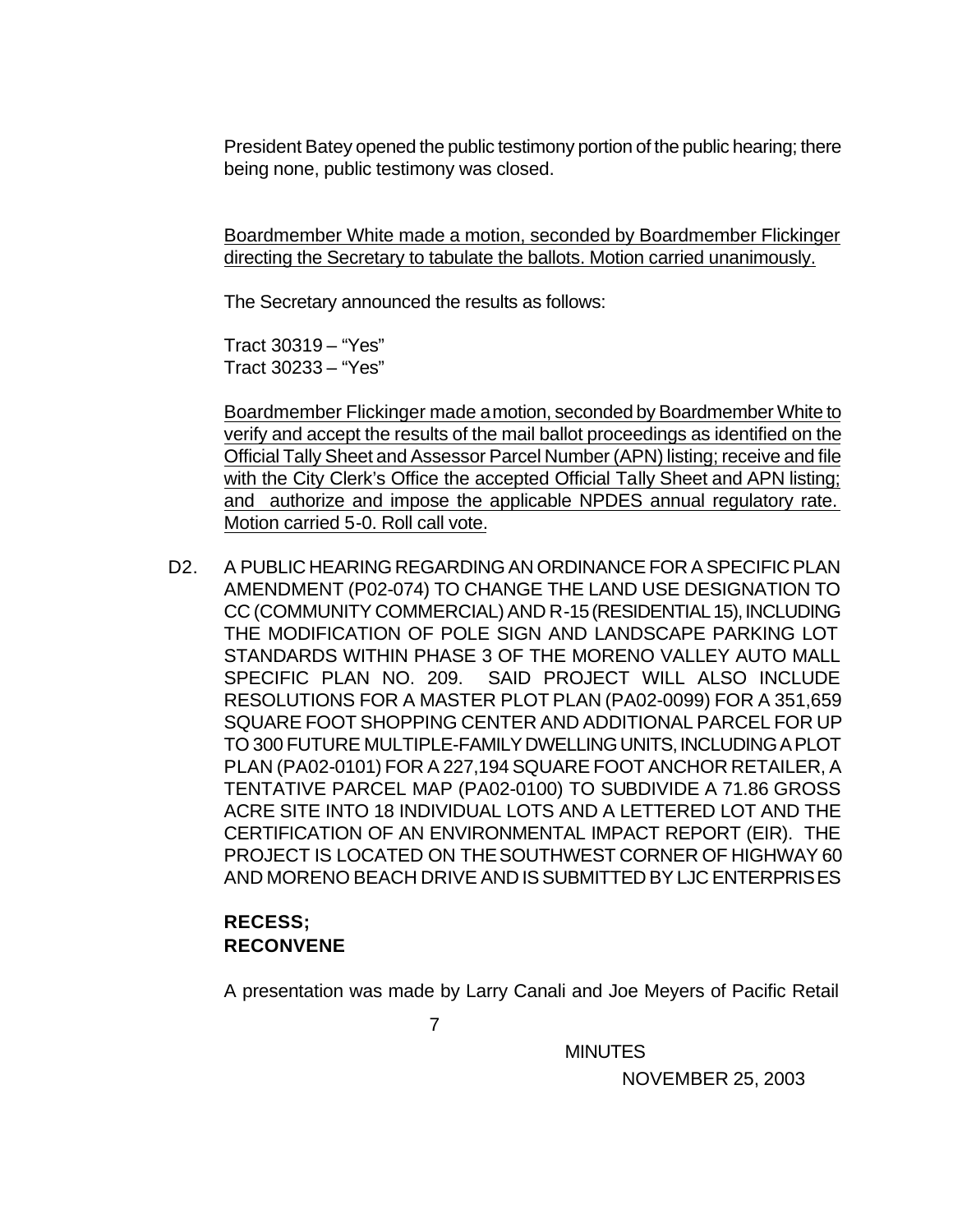Partners, the applicant for the project.

Mayor Batey opened the public testimony portion of the public hearing. Public testimony was received from Marcy Feltenberger (supports); John Esquivel (supports); Daryl Terrell (supports); Ann Turner McKibben (opposes); Don Allard (supports); Mary Morton (opposes); Melanie Quarshie (opposes); Stephen Hammond (opposes); Cynthia Fulbright (undecided); and Larry Robinson (supports).

Councilmember Flickinger made a motion, seconded by Mayor Batey to approve Resolution No. 2003-89. Motion carried 5-0. Roll call vote.

### Resolution No. 2003-89

A Resolution of the City Council of the City of Moreno Valley, Certifying the Final Environmental Impact Report, Adoption of the Findings and Statement of Overriding Considerations, and Approval of the Mitigation Monitoring Program for Amendment No. 4 of the Moreno Valley Auto Mall Specific Plan (Sp 209), Generally Located on the Southwest Corner of Highway 60 and Moreno Beach **Drive** 

Councilmember Flickinger made a motion, seconded by Councilmember White to introduce Ordinance No. 644, amended to reflect the 85' sign. Motion carried 5-0. Roll call vote.

### Ordinance No. 644

An Ordinance of the City Council of the City of Moreno Valley, California (P02- 074), Approving Specific Plan Amendment No. 4 to the Moreno Valley Auto Mall Specific Plan (No. 209) to Modify Phase 3 In Full, Revert to Regulations of the Municipal Code and Change the Land Use Designation on a Major Portion of the Site From D (Dealership), C (Commercial) and PD (Planned Development) to CC (Community Commercial), which Includes 38.87 Net Acres (42.63 Gross Acres) and R-15 (Residential-15 Units Per Acre) which Includes 20.00 Net Acres (25.68 Gross Acres) and Amend the Official Zoning Atlas for a 71.86 Acre Parcel of Land. The Amendment Also Proposes Height Modifications for Signs and Allows for an Adjustment of Interior Parking Lot Landscape Requirements. The Site Is Located on the Southwest Corner of Highway 60 and Moreno Beach Drive at the Moreno Beach Drive Off Ramp.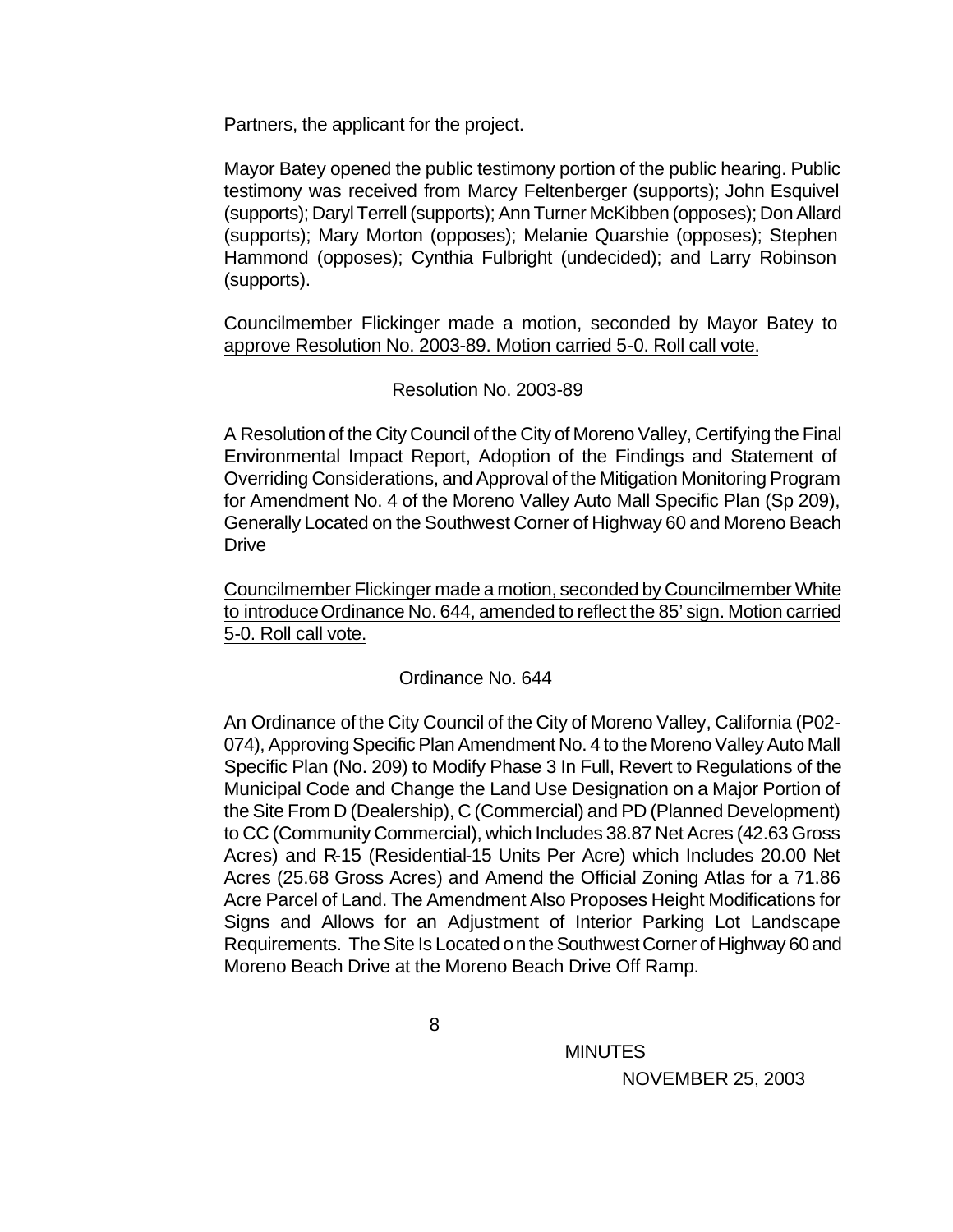Councilmember Flickinger made a motion, seconded by Councilmember White to approve Resolution No. 2003-90, as amended to reflect the 85' sign. Motion carried 5-0. Roll call vote.

### Resolution No. 2003-90

A Resolution of the City Council of the City of Moreno Valley Approving PA02- 0099 (Master Plot Plan) for a 351,659 Square Foot Commercial Center and a Future Residential Component Consisting of up to 300 Multiple Family Units and PA02-0101 (Plot Plan), Including a 227,194 Square Foot Anchor Retail Tenant Within the Moreno Valley Auto Mall Specific Plan (SP No. 209)

Councilmember Flickinger made a motion, seconded by Councilmember White to approve Resolution No. 2003-91, as amended to reflect the 85' sign. Motion carried 5-0. Roll call vote.

Resolution No. 2003-91

A Resolution of the City Council of the City of Moreno Valley Approving PA02- 0100 (Tentative Parcel Map No. 30882) for an 18 Lot Subdivision of Land, Including 17 Commercial Lots for an Integrated Retail Shopping Center, One Residential Lot for up to 300 Future Multi-Family Residential Housing Units and a Lettered Lot on 71.86 Acre Parcel of Land Within the Moreno Valley Auto Mall Specific Plan (SP No. 209)

### **RECESS; RECONVENE**

PUBLIC COMMENTS **ON ANY SUBJECT NOT ON THE AGENDA** UNDER THE JURISDICTION OF THE CITY COUNCIL ARE AS FOLLOWS:

Joe Teague – 24342 Eucalyptus

- 1) Meeting with Councilmember White regarding his property
- 2) Violation of civil rights
- 3) Business affected by street improvements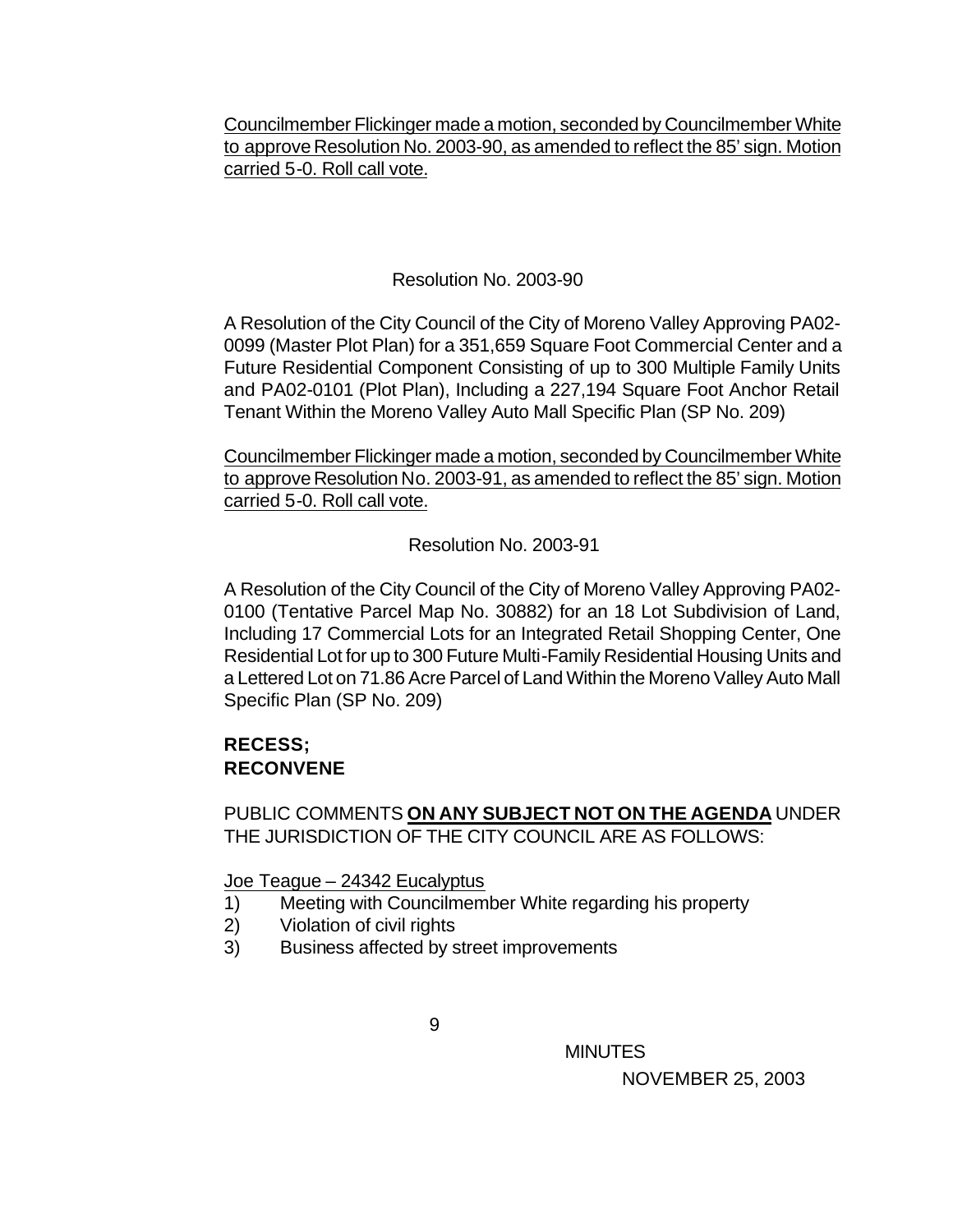#### Daryl Terrell – Address matter of record

1) Public Safety measure should be placed on March 2004 ballot

### Bob Palomarez – Address matter of record

- 1) Concern regarding Council's disconnection with City of Moreno Valley
- 2) Special interests
- 3) Apartments in residential areas

### Pete Bleckert – Address matter of record

- 1) Stoneridge project
- 2) Utility User's Tax ballot measure
- 3) Parks Department
- 4) Recall
- 5) Library
- D3. A PUBLIC HEARING REGARDING AN APPEAL OF THE PLANNING COMMISSION'S SEPTEMBER 25, 2003, APPROVAL OF PA 03-0042 OR TENTATIVE TRACT MAP 31212, A TENTATIVE TRACT MAP TO SUBDIVIDE 37.38 NET ACRES IN THE R5 ZONE INTO 146 SINGLE-FAMILY RESIDENTIAL LOTS. THE SITE IS LOCATED AT THE SOUTHEAST CORNER OF COTTONWOOD AVENUE AND MORRISON STREET

A presentation was made by Douglas Whitney, the applicant for the project.

Mayor Batey opened the public testimony portion of the public hearing; there being none, public testimony was closed.

Councilmember Flickinger made a motion, seconded by Mayor Pro Tem West to adopt City Council Resolution No. 2003-85, as amended, amending the conditions of approval included as Exhibit A. Motion carried 5-0. Roll call vote.

### Resolution No. 2003-85

A Resolution of the City Council of the City of Moreno Valley, California, Approving PA03-0042 or Tentative Tract Map No. 31212, A 146-Lot Single-Family Residential Subdivision on 37.38 Net Acres Located at the Southeast Corner of Cottonwood Avenue and Morrison Street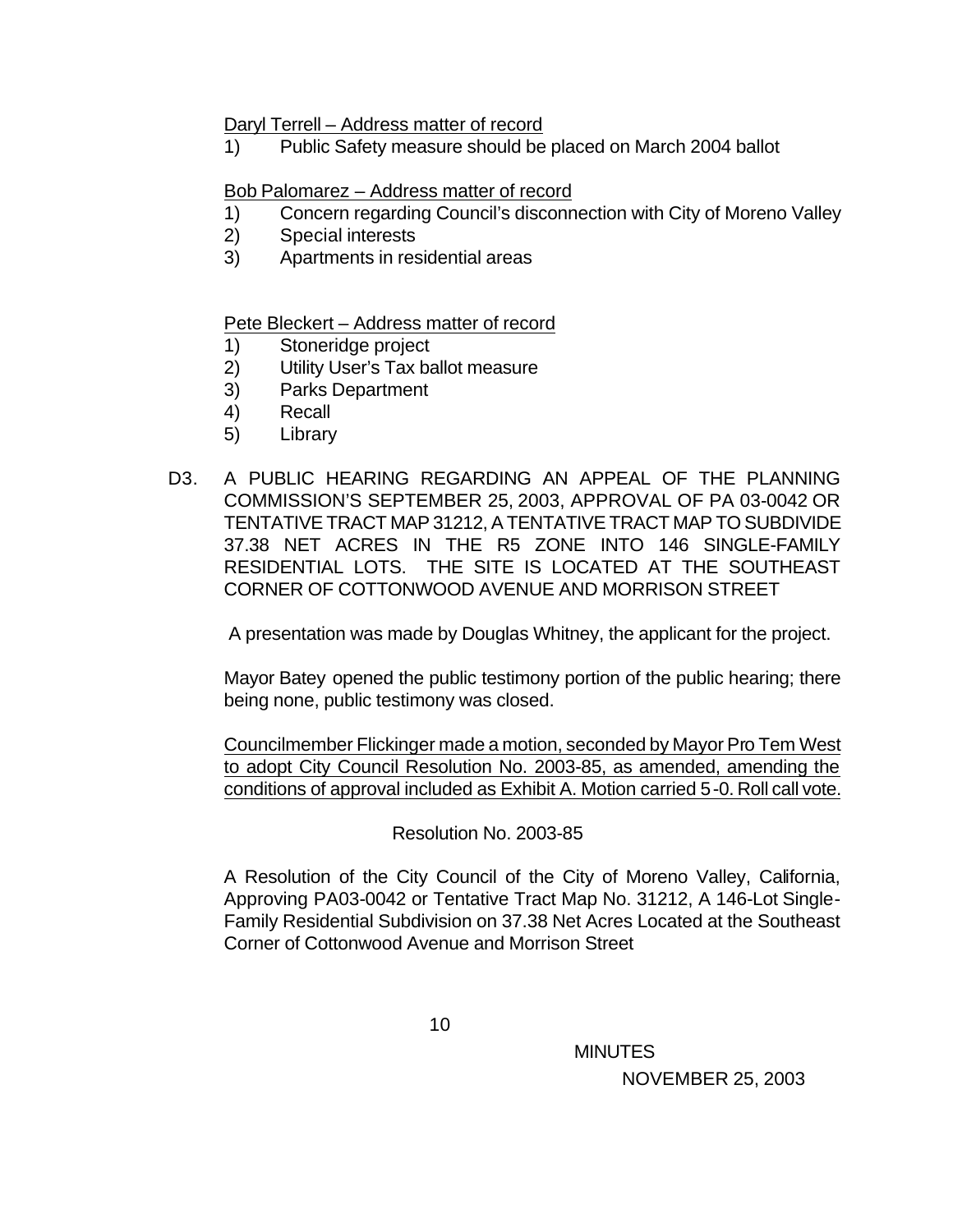D4. REVIEW AND APPROVAL OF THE CITY'S ADOPTION OF THE MULTI-SPECIES HABITAT CONSERVATION PLAN (MSHCP) AND ADOPTION OF MITIGATION FEE PERTAINING TO THE MSHCP (CONTINUED FROM OCTOBER 14, 2003)

Mayor Batey made a motion, seconded by Councilmember White to continue the item to an indefinate date. Motion carried unanimoulsy.

# **E. ITEMS REMOVED FROM CONSENT CALENDARS FOR DISCUSSION OR SEPARATE ACTION - NONE**

# **F. REPORTS**

F1. INTRODUCTION OF ORDINANCE NO. 635 REPEALING AND REENACTING CHAPTER 11.40 OF TITLE 11 OF THE CITY OF MORENO VALLEY MUNICIPAL CODE, RELATING TO THE USE OF PARKS AND RECREATION FACILITIES; AND INTRODUCTION OF CSD ORDINANCE NO. 42 APPROVING THE USE OF PARKS AND RECREATION FACILITIES AND RESCINDING CERTAIN PRIOR ENACTMENTS (CONTINUED FROM OCTOBER 28, 2003)

Councilmember Flickinger made a motion, seconded by Councilmember Stewart to continue the item to December 9, 2003. Motion carried unanimously.

Ordinance No. 635

An Ordinance of the City Council of the City of Moreno Valley, California, Repealing and Reenacting Chapter 11.40 of Title 11 of the City of Moreno Valley Municipal Code Relating to the Use of Parks and Recreation Facilities

Ordinance No. CSD 42

An Ordinance of the Moreno Valley Community Services District of the City of Moreno Valley, California, Approving the Use of Parks and Recreation Facilities and Rescinding Certain Prior Enactments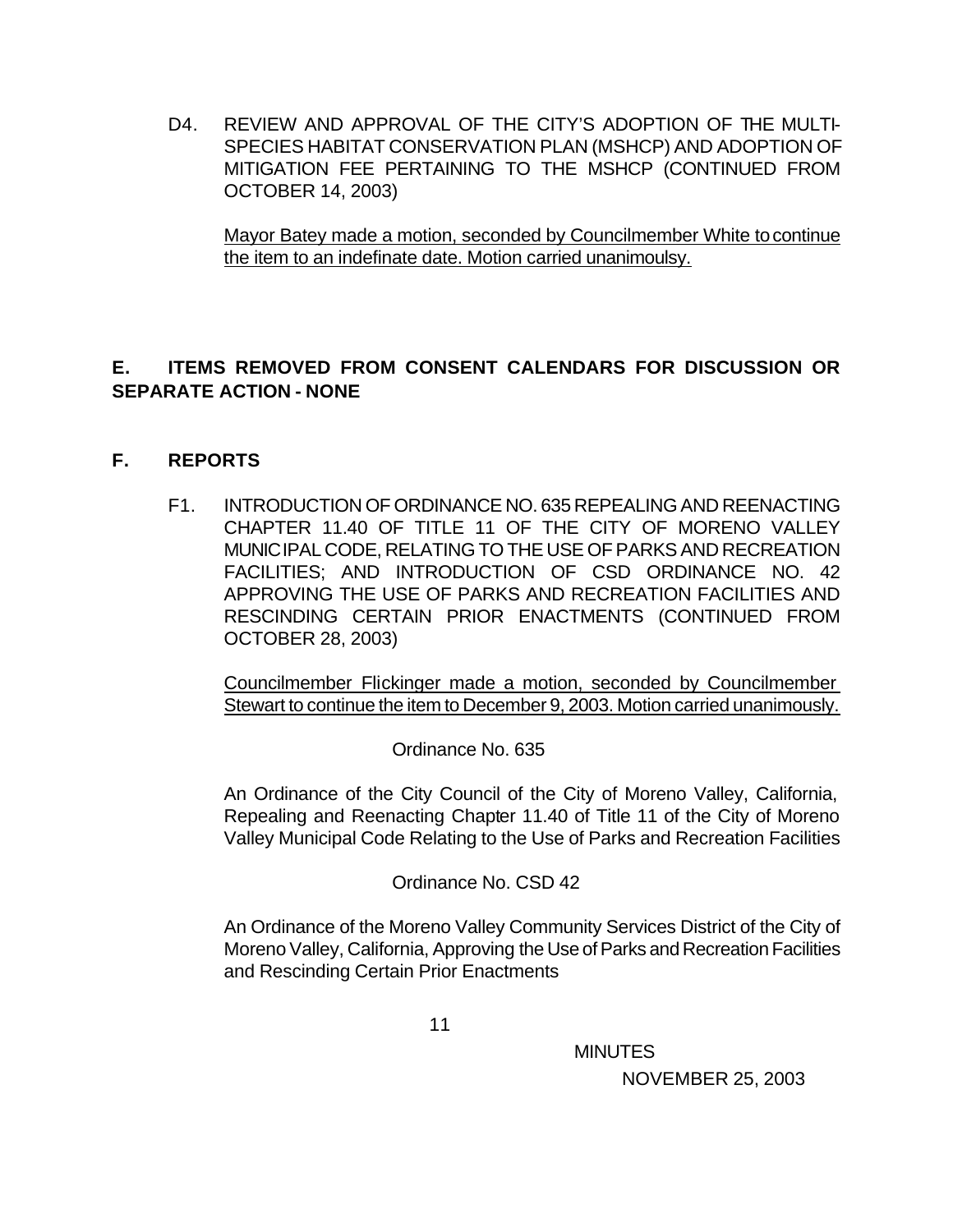### F2. APPOINTMENT TO THE PARKS AND RECREATION ADVISORY COMMITTEE – TEENAGE MEMBER

Mayor Batey opened the agenda item for public comments; there being none, public comments were closed.

Councilmember Stewart made a motion, seconded by Mayor Pro Tem West to appoint Martha Arciniega to the Parks and Recreation Advisory Committee as the teenage member for a term expiring November 25, 2006, or upon high school graduation, whichever comes first. Motion carried 5-0. Roll call vote.

### F3. DEBT SERVICE REPORT

Mayor Batey opened the agenda item for public comments; there being none, public comments were closed.

Councilmember Stewart made a motion, seconded by Councilmember White to receive and file. Motion carried unanimously.

### F4. CSD ORDINANCE INCREASING AND ESTABLISHING FEES

President Batey opened the agenda item for public comments; there being none, public comments were closed.

Boardmember White made a motion, seconded by President Batey to introduce Ordinance No. CSD 43, increasing and establishing specified fees for recreational activities, parks, and facilities including the use of the Mobile Stage Unit and rescinding certain prior enactments (roll call required) effective January 7, 2004. Motion carried 5-0. Roll call vote.

Ordinance No. CSD 43

An Ordinance of the Moreno Valley Community Services District of the City of Moreno Valley, California, Increasing and Establishing Specified Fees for Recreational Activities, Parks, the Use of the Moreno Valley Senior Community Center, the Use of the Towngate Community Center, the Use of the Equestrian Park, the Use of the Mobile Stage Unit, the Use of the Valley Skate Park and Rescinding Certain Prior Enactments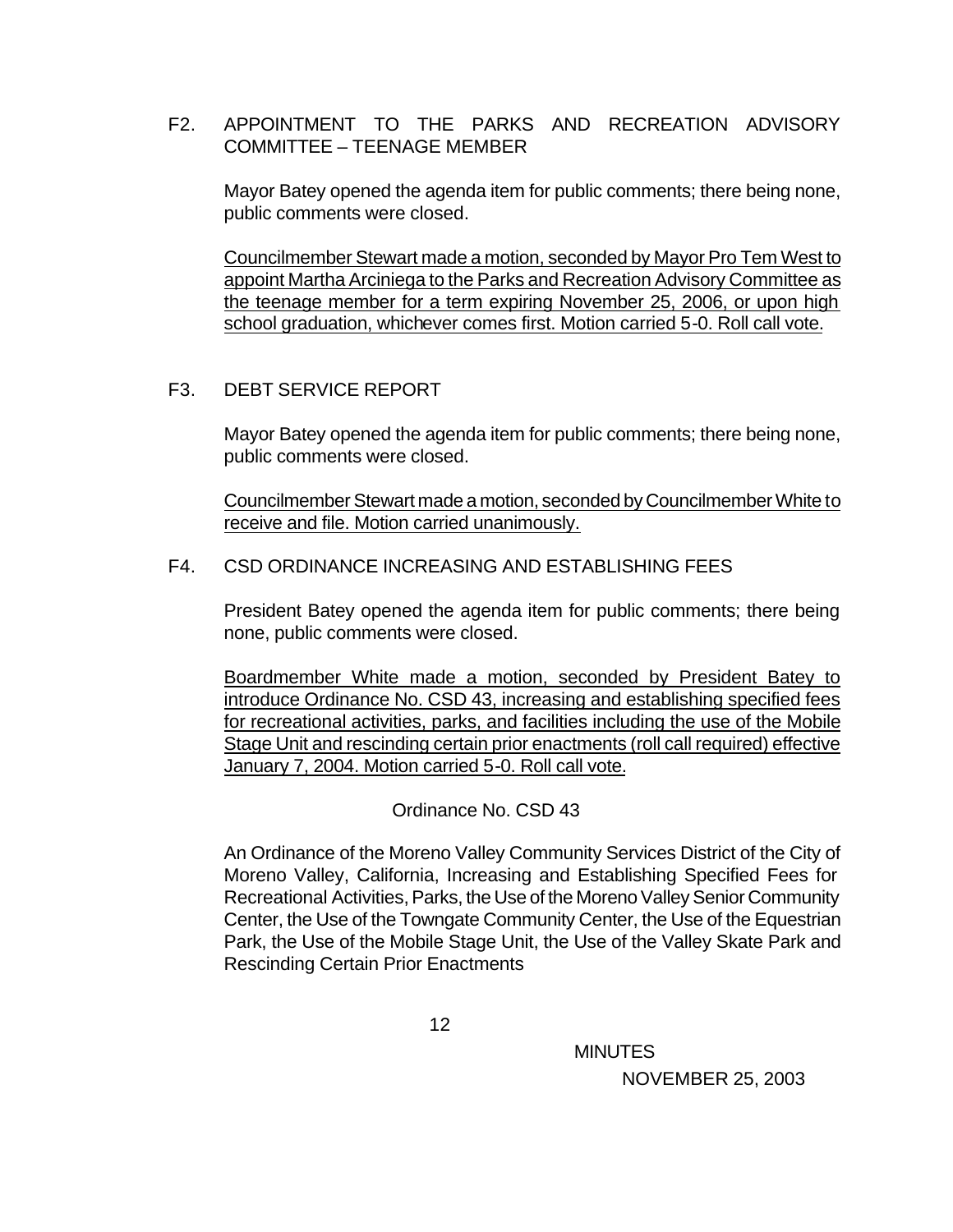Councilmember Flickinger made a motion, seconded by Mayor Batey to continue the meeting past 11:00 P.M. Motion carried unanimously.

### F5. LEGISLATIVE YEAR-END SUMMARY

Mayor Batey opened the agenda item for public comments; there being none, public comments were closed.

Councilmember White made a motion, seconded by Mayor Pro Tem West to receive and file the final Legislative Status Report for the year. Motion carried unanimously.

F6. CITY MANAGER'S REPORT – None given

### **G. LEGISLATIVE ACTIONS**

ORDINANCES - 1ST READING AND INTRODUCTION

 G1. INTRODUCTION OF ORDINANCE NO. 643, REPEALING RESOLUTION 2003-45 AND ADDING OR AMENDING CERTAIN SECTIONS OF TITLE 9 RELATING TO COMMERCIAL AND INDUSTRIAL DISTRICTS, LANDSCAPE REQUIREMENTS, MONUMENT SIGNAGE, AND OTHER DEVELOPMENT STANDARDS

Mayor Batey opened the agenda item for public comments; there being none, public comments were closed.

Councilmember White made a motion, seconded by Councilmember Flickinger to introduce Ordinance No. 643. Motion carried 5-0. Roll call vote.

### Ordinance No. 643

An Ordinance of the City Council of the City of Moreno Valley, California, Repealing Resolution Number 2003-45; Amending Table 9.04.040-7, Sections 9.05.040, 9.07.030, and 9.017.020; and Adding Sections 9.09.220 and 9.09.230 to Title 9 of the City of Moreno Valley Municipal Code Relating to Commercial and Industrial Districts, Landscape Requirements, Monument Signage, and other Development Standards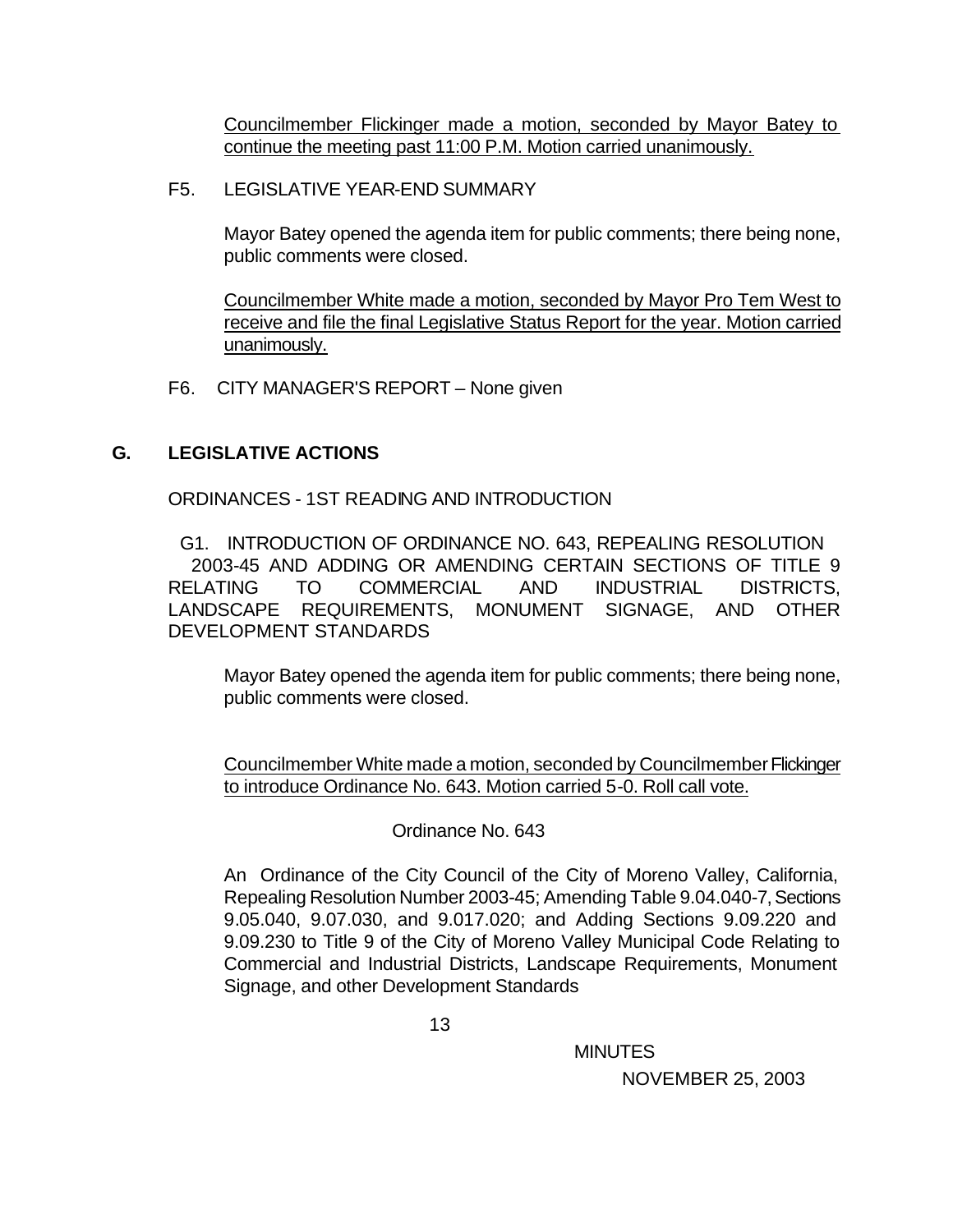G2. ADOPT RESOLUTION NO. 2003-88 DENYING PA03-0022 FOR THE DEVELOPMENT OF A 10.42 ACRE PARCEL OF LAND INTO A 176 UNIT APARTMENT COMPLEX WITH ACCESSORY USES WITHIN PLANNING AREA NO. 54 OF THE MORENO VALLEY RANCH SPECIFIC PLAN (SP NO. 193), AND P02-058 FOR A SPECIFIC PLAN AMENDMENT (NO. 10) TO THE MORENO VALLEY SPECIFIC PLAN (NO. 193), MODIFYING PARKING STANDARDS, CHANGING THE LAND USE DESIGNATION FROM C (COMMERCIAL) TO H (HIGH DENSITY RESIDENTIAL) AND AMENDING THE OFFICIAL ZONING ATLAS FOR PLANNING AREA 54

Mayor Batey opened the agenda item for public comments; there being none, public comments were closed.

Councilmember Flickinger made a motion, seconded by Councilmember Stewart to adopt Resolution No. 2003-88. Motion carried 5-0. Roll call vote.

Resolution No. 2003-88

A Resolution of the City Council of the City of Moreno Valley Denying PA03- 0022 for the Development of a 10.42 Acre Parcel of Land into a 176 Unit Apartment Complex With Accessory Uses Within Planning Area No. 54 of the Moreno Valley Ranch Specific Plan (Sp No. 193), And P02-058 for a Specific Plan Amendment (No. 10) to the Moreno Valley Specific Plan (No. 193), Modifying Parking Standards, Changing The Land Use Designation From C (Commercial) to H (High Density Residential) and Amending the Official Zoning Atlas for Planning Area 54

ORDINANCES - 2ND READING AND ADOPTION

G3. ORDINANCE NO. 640, AN ORDINANCE OF THE CITY COUNCIL OF THE CITY OF MORENO VALLEY, CALIFORNIA, (1) AMENDING THE MORENO VALLEY SPECIFIC PLAN (AMENDMENT NO. 12) BY CHANGING THE ZONING DESIGNATIONS FOR PLANNING AREAS 28, 29, 30, 31 AND 32 (GENERALLY LOCATED AT THE SOUTHEAST AND SOUTHWEST CORNERS OF IRIS AVENUE AND LASSELLE STREET), AMENDING THE MORENO VALLEY RANCH DESIGN MANUAL AND OFFICIAL ZONING ATLAS IN ACCORDANCE WITH SAID ZONE CHANGES AND AMENDING CERTAIN PARKING AND BUILDING SEPARATION STANDARDS; AND (2)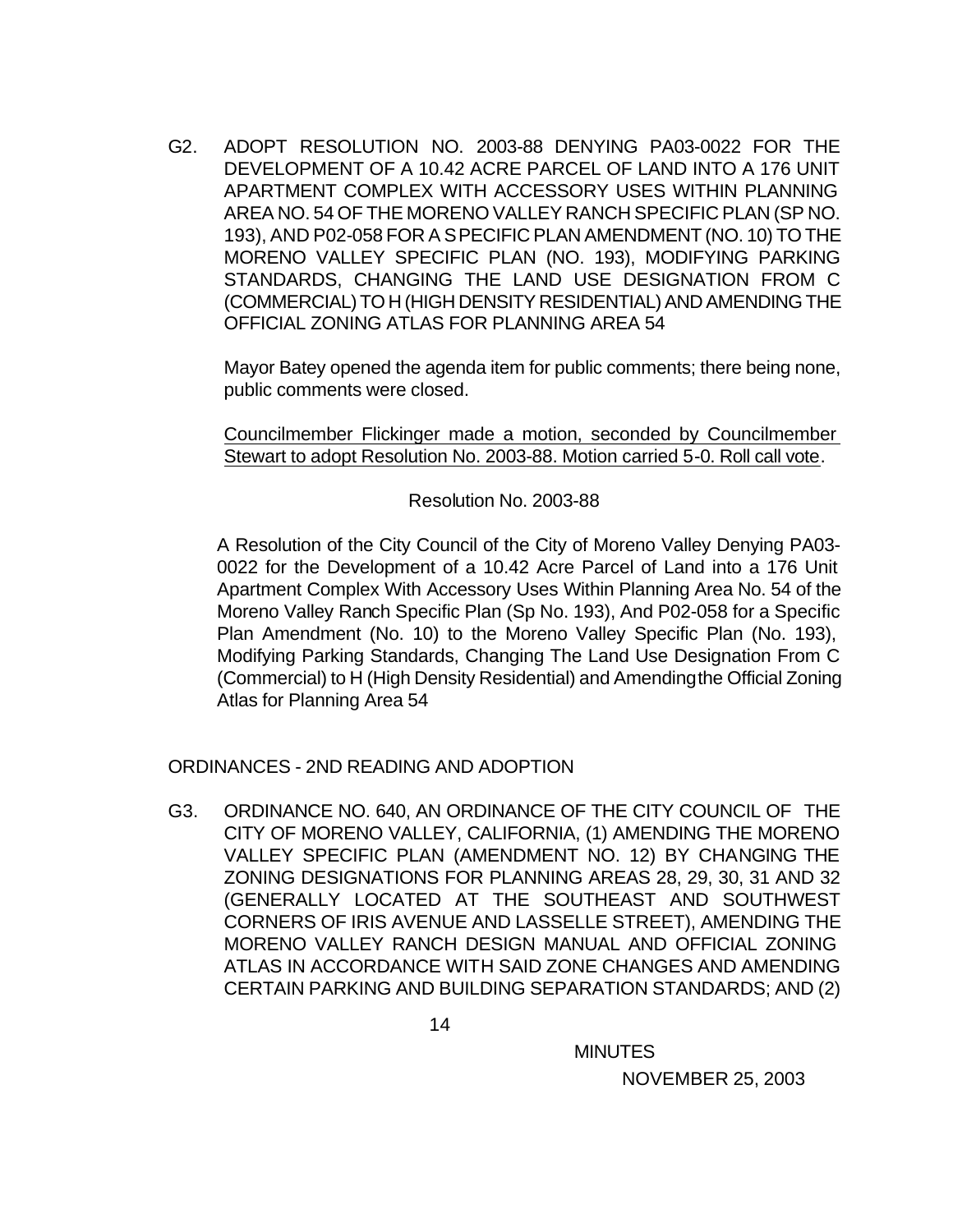AMENDING THE MORENO VALLEY RANCH SECOND AMENDMENT DEVELOPMENT AGREEMENT TO ALLOW PAYMENT OF FEES IN-LIEU OF DEDICATION OF PLANNING AREA 28 PRIOR TO DEVELOPMENT OF PLANNING AREAS 28, 29, 30, 31, 32, 21 AND 21A (21 AND 21A ARE GENERALLY LOCATED AT THE NORTHEAST CORNER OF LASSELLE STREET AND KRAMERIA AVENUE) (RECEIVED FIRST READING AND INTRODUCTION OCTOBER 28, 2003 ON A 30-2 VOTE, BATEY AND STEWART ABSENT)

Mayor Batey opened the agenda item for public comments; there being none, public comments were closed.

Councilmember White made a motion, seconded by Mayor Pro Tem West to adopt Ordinance No. 640. Motion carried 5-0. Roll call vote.

### Ordinance No. 640

An Ordinance of the City Council of the City of Moreno Valley, California, (1) Amending the Moreno Valley Specific Plan (Amendment No. 12) by Changing the Zoning Designations for Planning Areas 28, 29, 30, 31 and 32 (Generally Located at the Southeast and Southwest Corners of Iris Avenue and Lasselle Street), Amending the Moreno Valley Ranch Design Manual and Official Zoning Atlas in Accordance with Said Zone Changes and Amending Certain Parking and Building Separation Standards; and (2) Amending the Moreno Valley Ranch Second Amendment Development Agreement to Allow Payment of Fees In-Lieu of Dedication of Planning Area 28 Prior to Development of Planning Areas 28, 29, 30, 31, 32, 21 and 21A (21 and 21A are Generally Located at the Northeast Corner of Lasselle Street and Krameria Avenue)

G4. ORDINANCE NO. 639, AN ORDINANCE OF THE CITY COUNCIL OF THE CITY OF MORENO VALLEY AMENDING TITLE 1 OF THE CITY OF MORENO VALLEY MUNICIPAL CODE, BY ADDING A NEW CHAPTER 1.10, RELATING TO CIVIL CITATIONS (RECEIVED FIRST READING AND INTRODUCTION OCTOBER 28, 2003 ON A 4-0-1 VOTE, BATEY ABSENT)

Mayor Batey opened the agenda item for public comments; there being none, public comments were closed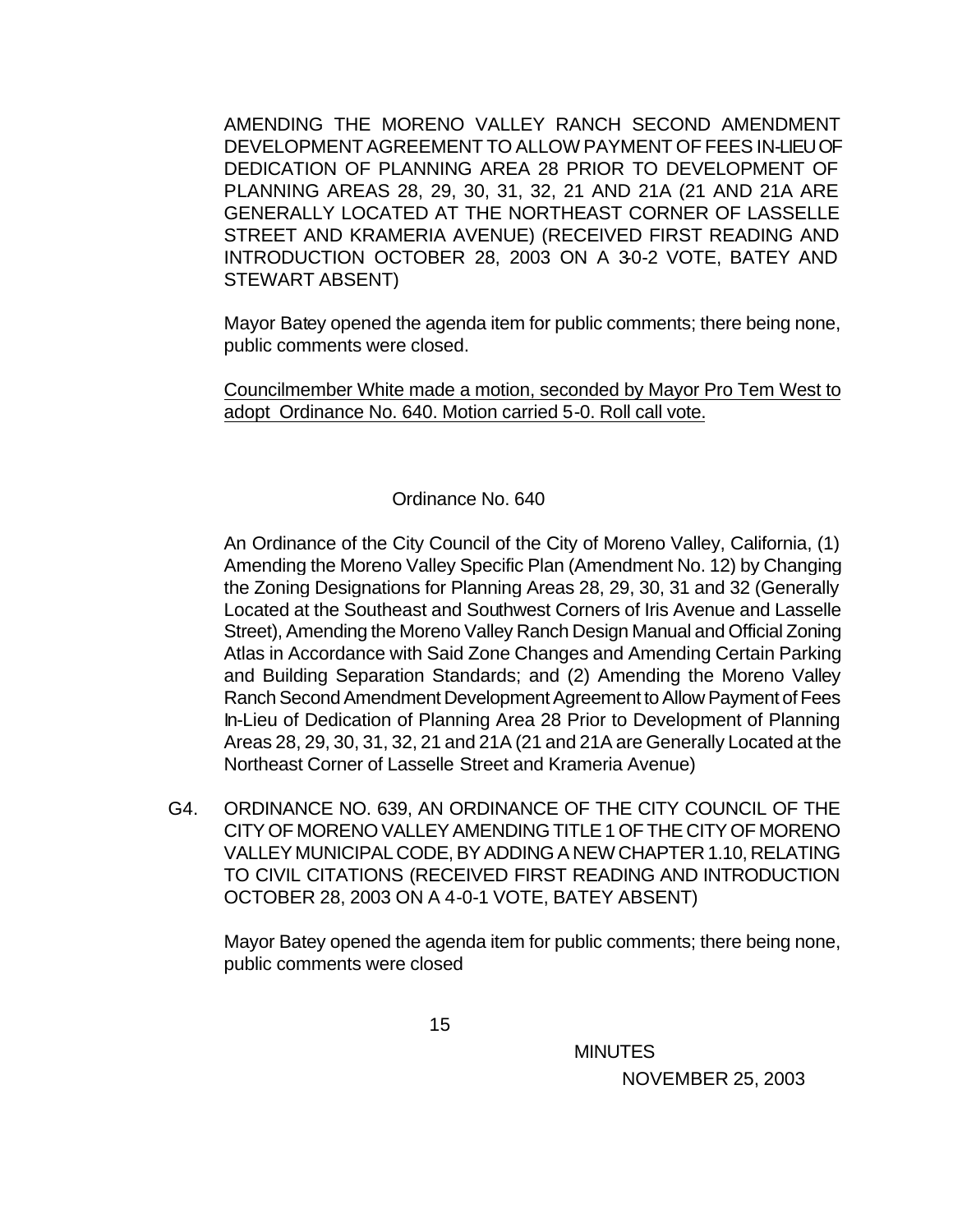Councilmember White made a motion, seconded by Councilmember Stewart to adopt Ordinance No. 639. Motion carried 5-0. Roll call vote.

Ordinance No. 639

An Ordinance of the City of Moreno Valley Amending Title 1 of the City of Moreno Valley Municipal Code, by Adding a New Chapter 1.10, Relating to Civil **Citations** 

G5. ORDINANCE NO. 642, AN ORDINANCE OF THE CITY COUNCIL OF THE CITY OF MORENO VALLEY, CALIFORNIA, APPROVING P02-058 FOR A SPECIFIC PLAN AMENDMENT (NO. 10) TO THE MORENO VALLEY SPECIFIC PLAN (NO. 193) MODIFYING PARKING STANDARDS, CHANGING THE LAND USE DESIGNATION FROM C (COMMERCIAL) TO H (HIGH DENSITY RESIDENTIAL) AND AMENDING THE OFFICIAL ZONING ATLAS FOR A 10.24 PARCEL OF LAND IN PROJECT AREA 60 (SOUTHEAST CORNER OF MORENO BEACH DRIVE AND JOHN F. KENNEDY DRIVE) WITHIN THE MORENO VALLEY RANCH SPECIFIC PLAN (RECEIVED FIRST READING AND INTRODUCTION NOVEMBER 4, 2003 ON A 3-2 VOTE, BATEY AND WEST OPPOSING)

Mayor Batey opened the agenda item for public comments; there being none, public comments were closed

Councilmember White made a motion, seconded by Councilmember Stewart to adopt Ordinance No. 642. Motion carried 3-2, Mayor Batey and Mayor Pro Tem West dissenting.

Ordinance No. 642

An Ordinance of the City Council of the City of Moreno Valley, California, Approving P02-058 for a Specific Plan Amendment (No. 10) to the Moreno Valley Specific Plan (No. 193) Modifying Parking Standards, Changing the Land Use Designation from C (Commercial) to H (High Density Residential)

# **CLOSING COMMENTS AND/OR REPORTS OF THE CITY COUNCIL, COMMUNITY SERVICES DISTRICT, OR COMMUNITY REDEVELOPMENT AGENCY**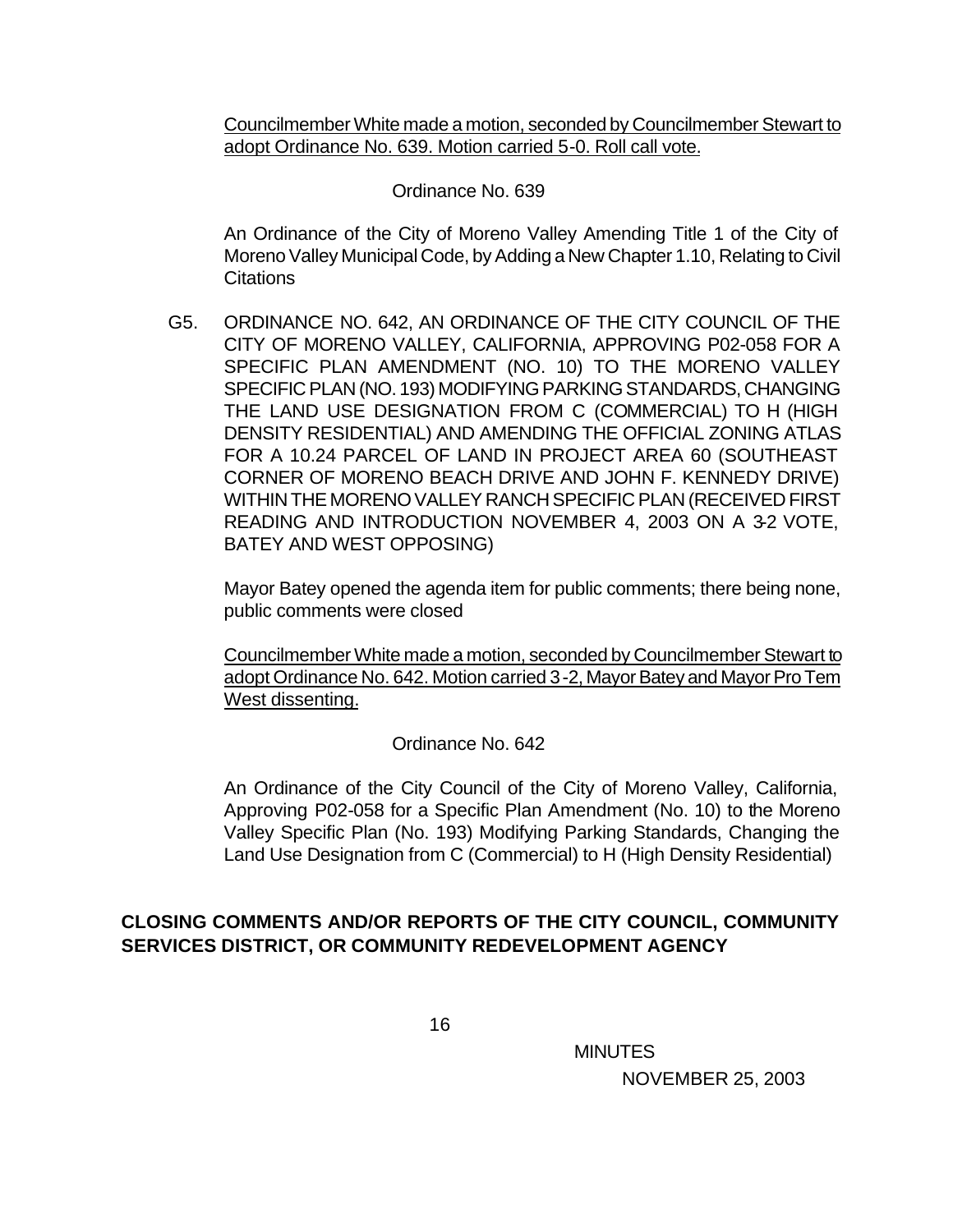### Councilmember White

1) Announced that Elizabeth Ann Taggert and the children of Hendricks Elementary School in Moreno Valley turned over \$1,927.10 to the American Red Cross Fire Relief to aid the fire victims in California – thanked them for their unselfish actions

### Councilmember Stewart

1) Stated there is a possibility that the Navy pharmacy at MARB may have to close due to lack of funding – urged citizens that utilize the facility to contact their legislators to keep the pharmacy open

# Councilmember Flickinger

- 1) Expressed concern regarding an editorial printed by the Press Enterprise that bashed Moreno Valley – stated she and Councilmember White have drafted a response to the editorial and submitted it to the Press Enterprise – hoping it will be published soon
- 2) Announced the Riverside Transit Agency will be running a bus service from Moreno Valley to downtown Riverside on Saturday, December 13<sup>th</sup> to view the "Festival of Lights" at the Mission Inn for \$2.00 – phone number for tickets is 565-5174

### Mayor Batey

- 1) Stated that the Memorandum of Understanding with the City of Riverside regarding development along the Day Street corridor is a good example of what can happen when cities cooperate with each other – this will also include joint signage and traffic signals at the site – thanked the Council and Mayor Loveridge of Riverside for their support
- 2) Wished all a safe and Happy Thanksgiving

Councilmember Stewart requested Council to adjourn tonight in memory of Quentin Strom, former Code Enforcement Coordinator who passed away on November 21<sup>st</sup>. Expressed condolences to his family. Services to be held December  $2^{nd}$  at 12:30 – call the Council office for more information

# **CLOSED SESSION - NONE**

# **REPORT OF ACTION FROM CLOSED SESSION BY CITY ATTORNEY, IF ANY - NONE**

# **ADJOURNMENT**